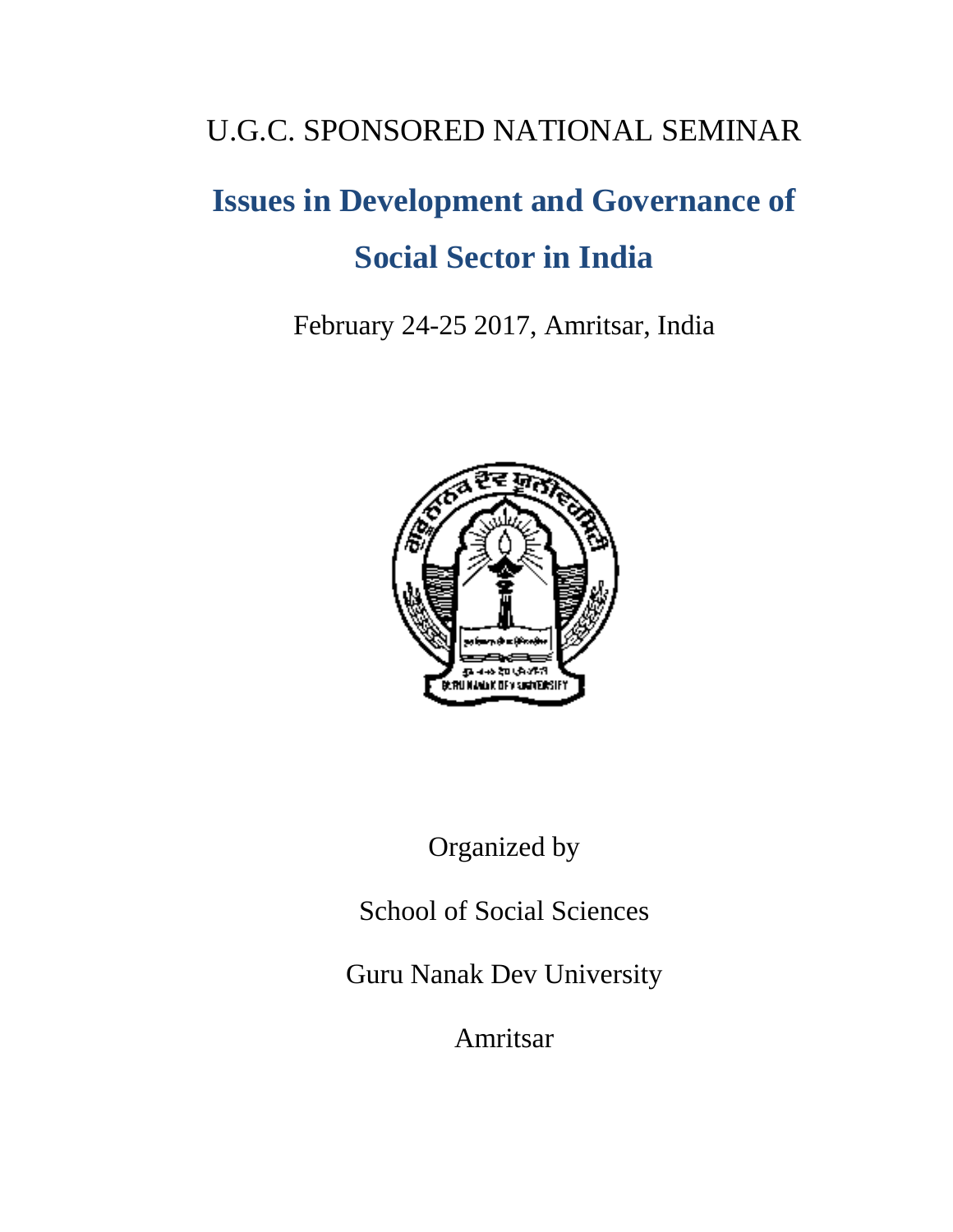Dear Sir/Madam,

Greetings from School of Social Sciences, Guru Nanak Dev University, Amritsar.

It gives us immense pleasure in inviting you to participate in UGC sponsored National Seminar on 'Issues in Development and Governance of Social Sector in India'. The details of the Seminar along with sub themes are attached hereby. The Seminar would be held on  $24<sup>th</sup>$  &  $25<sup>th</sup>$ February, 2017 at Guru Nanak Dev University, Amritsar. We look forward for your participation and contribution to the seminar. Kindly share this information with other researchers and colleagues.

### Thanking You

Dr. G.S. Bajwa Dr. Anjali Mehra Dr. Kuldip Kaur Co-Organizing Secretary Organizing Secretary Director Seminar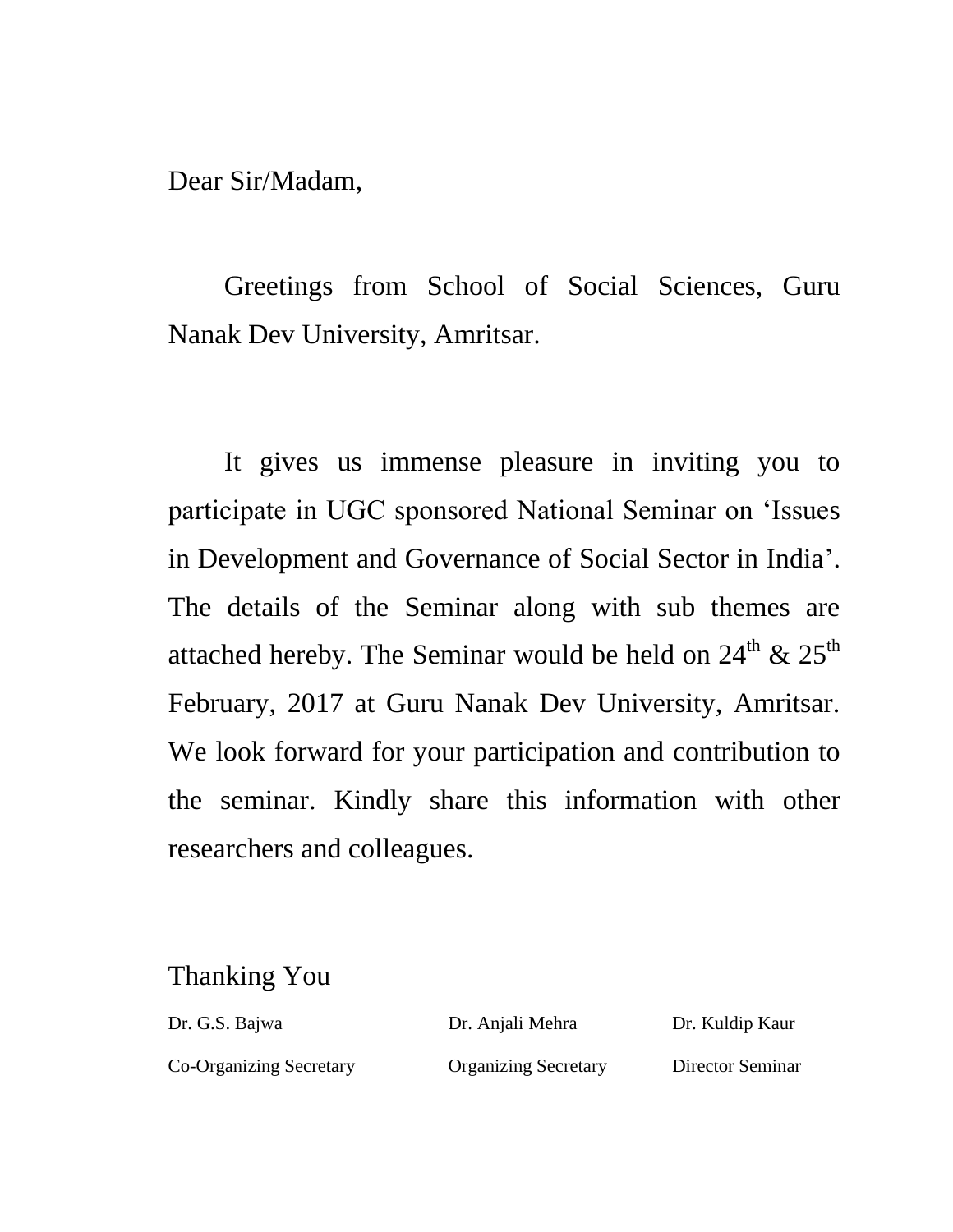#### **Issues in Development and Governance of Social Sector in India**

Through seventy years into life of free India, social justice still remains an unrealised dream for millions of homes. For safeguarding the sovereignty and security of its citizens, the state has to play a decisive role in building, designing and running a sound social sector for providing universal access to quality services to its population. However, post liberalisation, there has been an increasing trend of state withdrawal from this critical area, which has increasingly been left to the mercy of unregulated private players, who have failed to fill the void. This process of privatisation has resulted in dismantling and malfunctioning of existing public institutions, which has severely effected the poor. Though health and education find their place in Concurrent List and the major initiatives are framed and funded by the Centre, but with rising fiscal deficits and debt burdens, the states are unable to contribute their share and thereby are severely constrained in fulfilling their social obligations.

Against this background in India, School of Social Sciences is holding a two day Seminar on 'Issues in Development and Governance of Social Sector in India'. The sub themes of the seminar though tentative, follow as below:

- 1. Evaluating Government initiatives in Universalisation of Education.
- 2. Critical Appraisal of Reforms in Education
- 3. Role of Private players in Higher Education
- 4. Regulatory Mechanisms in Education Sector
- 5. Civic Society and Social Sector
- 6. Corporatisation of Health Care
- 7. Governance Issues in Universalisation of Primary Health Care
- 8. Problems and Issues of Health Professionals
- 9. Health Management in Punjab vis-à-vis India

\*\* These are only suggestive topics, by all means papers on other relevant themes are welcomed.